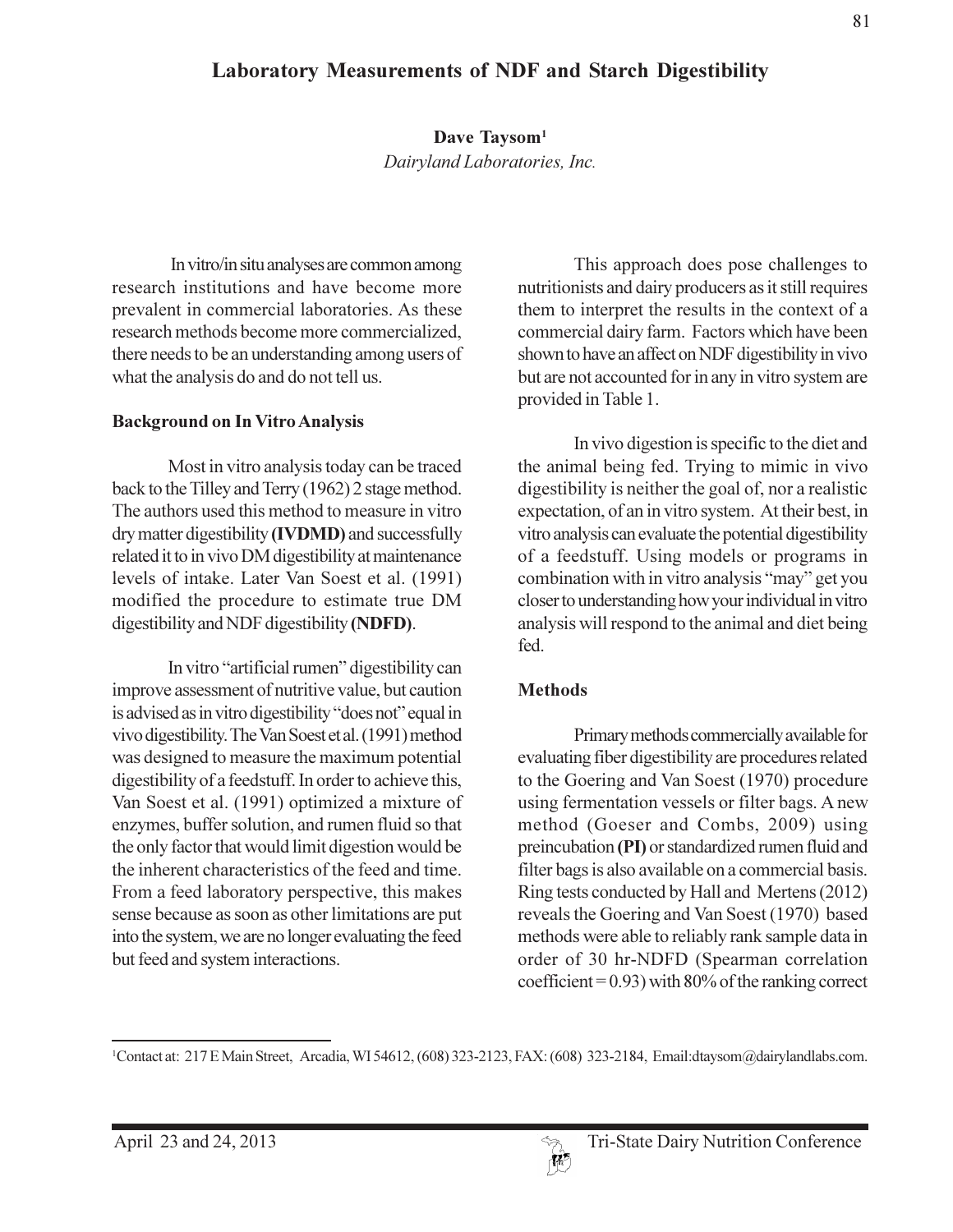or different by only 1 ranking. The standardized PI did not correctly rank corn silage and overall NDFD values were significantly lower than using the Goering and Van Soest (1970) method. Neither procedure showed an advantage in repeatability of measurements.

## **Basic Understanding of NDFD and Lignin**

There are "abundant data" available that show negative correlations between lignin concentration and DM and NDF digestibilities. (Jung et al., 1997). As the industry has moved toward using NDFD, instead of lignin, this concept has sometimes been overlooked by some laboratory managers and nutritionists. A simple, but effective, tool that anyone can use to evaluate a laboratory's ability to measure NDFD is to run a correlation between lignin as percentage of NDF and NDFD. While the relationship may not be strong ( $R^2$  of 0.40 in some data sets) within a forage type, there should be a relationship. Failure to show a relationship, most commonly on corn silage, should alert lab managers and users of NDFD that there is an analytical problem and corrective action is needed.

## Digestion kinetics and indigestible NDF  $(iNDF)$

Understanding digestion kinetics is relevant because time and potential extent of digestion are becoming crucial limitations for high-producing animals. As dairy cows produce more milk, more feed is required and consequently feed moves through the animal faster. Faster rates of passage through the digestive tract results in shorter retention times, which means less time is available for digestion (Forage Facts 2, Mertens Innovation and Research, LLC, Belleville, WI).

Numerous papers describe iNDF and its important role in reliable determination of digestion kinetics, as well as its use as an internal marker. We typically measures undigested NDF (uNDF) (what has not been digested after a specified amount of time) to estimate iNDF. According to the Lucas (1964) principle, iNDF is an ideal fraction since by definition it is digested at a predictable rate of zero. Ellis et al. (1999) stated the determination of iNDF should be included in all basic feedstuff analysis because it has a predictable digestibility; it can be used for the estimation of the potential digestible NDF (pdNDF) as NDF-iNDF, and it has an important role in contributing to rumen digesta load. With the growing popularity of iNDF, it is important to understand that the "time point" used to determine iNDF is highly dependent on the analytical system.

A study conducted by Boyd and Mertens (2011) looked at factors affecting the results of iNDF, such as grind size, fermentation times, and fermentation methods: in vitro flasks, rotating jar systems, and in situ bags (Tables 2 and 3).

The purpose of the information in Tables 2 and 3 is not to select a method that is best suited for all iNDF applications, but rather to educate the industry that debates over "the right time point" are secondary or trivial if the user has not accounted for which system (in vitro methods; bags, vessels, blank corrected, and ash corrected) are being used.

Mertens et al. (2012) documented that extending fermentation time from 120 to 240 hr reduced uNDF by 5 to 15% using a Goering and Van Soest (1970) crucible method. In addition, the use of blanks and ash correction were critical for the measurement of iNDF.

Significant data exist that support longer fermentation times will yield lower, more accurate determinations of iNDF. This is true regardless of the type of fermentation vessel used. However, long fermentation times present an obstacle for commercial adaptation of iNDF. This limitation could be overcome if reliable near infrared (NIR) calibrations can be developed. Preliminary work done within our lab indicates that NIR can accurately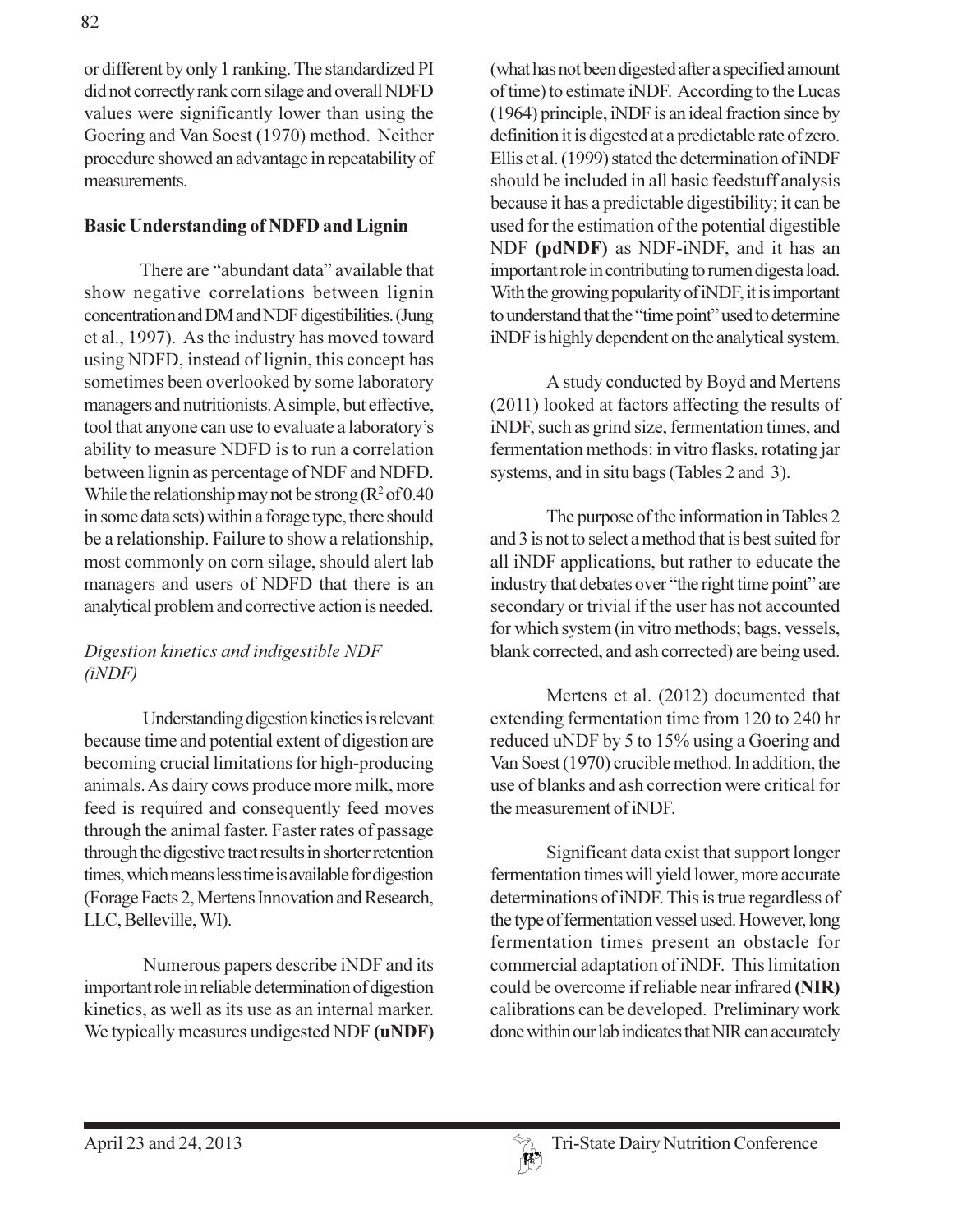predict uNDF 240 h using the Goering and Van Soest (1970) method with continuously gassed fermentation vessels.

Take home messages:

- 1. In vitro analysis can measure the potential digestibility of a feedstuff. In vivo measurements are specific to each diet and animal.
- 2. There is an inverse relationship between lignin as percentage of NDF and NDFD.
- 3. The iNDF can be the most important analysis when describing digestion kinetics.
- 4. The iNDF analysis is a function of the system, method, fermentation vessel, and time used in the assay.

## **Starch Digestibility**

In the current economy of high feed prices and consequently high corn or starch prices, there is an ever increasing desire to maximize the feed utilization of starch. The primary components affecting starch digestibility are: 1) particle size, 2) moisture of the corn kernel, 3) length and intensity of fermentation during the ensiling process, and 4) genetic difference.

Despite the widespread understanding of the factors that affect starch digestibility (i.e., particle size), there are a limited number of approaches to integrating the physical characteristics and nutrient composition of the feedstuffs. It is this author's opinion that any measure of starch fermentation or starch kd rates should include an assessment of particle size to have any chance of being able to relate to what is happening in the animal. Figure 1 provided the distribution of particle size in corn grain and high moisture corn of samples submitted to Dairyland Laboratories. As the industry is gaining a better understanding of the importance of particle size, the number of requests for this analysis within Dairyland Laboratories has grown from 249 samples in 2009 to over 1100 samples in the 2012 crop year.

Fecal starch and University of Wisconsin Grain 2.0 (Hoffman et al., 2012) are two commercially available options that account for particle size of the material as being fed.

# Fecal starch (FS)

Fecal starch has been gaining acceptance in the dairy and beef industries as a practical method for evaluating the feeding of starch. The system and interpretation of the results are easily understood and producers seem to "relate" to the concept. The correlations of FS to apparent or total tract starch digestibilities are provided in Table 4.

# University of Wisconsin Grain 2.0

This system (Hoffman et al., 2012) provides an integrated approach combining the physical characteristics, nutrient composition including ammonia N as a marker for extent of fermentation in corn grain and snaplage, and prolamin for corn grain. The report output consists of effective mean particle size, starch fermentation rate (as fed; kd/ hr) with variable rumen passage rate, ruminal starch digestibility and total tract starch digestibility.

In corn grain, ammonia N is a reliable indicator of starch digestibility because dry corn and freshly harvested high moisture corn  $($  >15% moisture) contains little to no ammonia N. In addition, ammonia N helps define the intensity and duration of fermentation on high moisture corn during ensiling (Figure 2). For commercial laboratories, NIR calibrations for ammonia N can be developed that are very reliable and robust. Ammonia N calibrations from Dairyland Laboratories developed from samples selected over several years (2003) through 2013) have 1-VR (correlation of NIR and chemistry values) of 0.953, SECV (standard error of crossn validation set) of 0.017, and mean of  $0.240(739$  samples).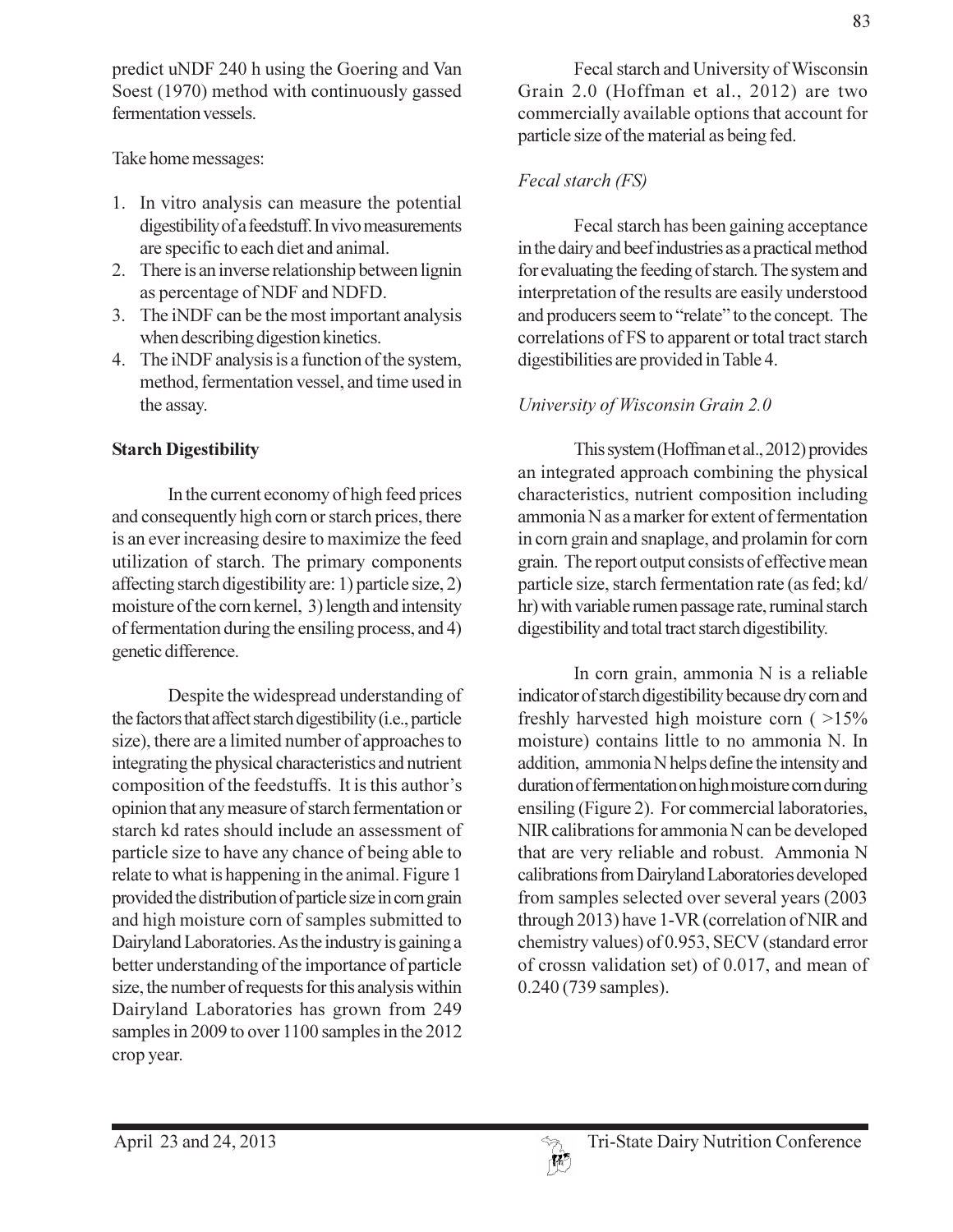## In vitro starch digestibility (7hr)

The basis for most all commercially available in vitro starch digestibility derives from adaptations of Richards et al. (1995). This has all the same advantages and disadvantages of in vitro fiber analysis, with added complications of grind size when performing the analysis. Most common grind sizes are 2 to 6 mm and incubation lengths from 6 to 12 hr. Equations for determining kd rates are available using IVSD 7hr. (Sniffen et al., 2009).

### **Emerging Technologies**

Gas production - Fermentrics - allows for the direct measurement of digestion rates for both fast (primarily starch) and slow (primarily fiber) pool nutrients. The use of curve peeling techniques and equations published in the literature are used to estimate the carbohydrate pool Kd values (e.g., carbohydrate fractions B1, B2 and B3) and allow for measured rates to be used for feedstuffs rather than relying on book values.

Calibrate® technologies is a patented feed ingredient analysis program that provides insights into ruminal starch and fiber digestibilities in dairy rations. The Calibrate program utilizes a rapid NIR test to measure ruminal starch and fiber digestibilities of ration ingredients. Ingredient starch digestibility is then ranked on a proprietary  $\text{GPN}^{\text{m}}$  scoring index from 1 (slow) to 11 (fast) for maximum accuracy. Fiber digestibility is ranked on a proprietary  $FPN^m$ scoring index from 60 (slow or low ruminal digestion) to 180 (fast or high ruminal digestion). The NIR calibrations have been developed based on the analysis of over 16,000 in vitro rumen digestible test samples. The GPNTM and FPNTM results combined with a Calibrate® nutritional calculator allows for precise information on the starch and fiber digestibilities of the feedstuff on individual farms

Bal, M.A., R.D. Shaver, A.g. Jirovec, K.J. Shinners, and J.G. Coors. 2000. Crop processing and chop length of corn silage: Effects of intake, digestion, and milk production by dairy cows. J. Dairy Sci. 83(6):1264-1273.

Boyd, J.A., and D.R. Mertens. 2011. Comparison of alternative methods, sample grinds, and fermentation times for determining indigestible neutral detergent fiber. J. Dairy Sci. 94(E-Supplement 1):454. (Abstr.)

Burroughs, W., P. Gerlaugh, B.H. Edgington, and R.M. Bethke, 1949. The influence of corn starch upon roughage digestion in cattle. J. Anim. Sci. 8:271-278.

Chappell, G.L.M., and J.P. Fontenot. 1968. Effect of level of readily-available carbohydrates in purified sheep rations on cellulose digestibility and nitrogen utilization. J. Anim. Sci. 27:1709-1715.

Cooke, K.M., and J.K. Bernard. 2005. Effect of length of cut and kernel processing on use of corn silage by lactating dairy cows. J. Dairy Sci. 88(1):310-316.

Ellis, W.C., D.P. Poppi, J.H. Matis, H. Lippke, T.M. Hill, and F.M. Rouquette Jr. 1999. Dietary digestive metabolic interactions determining the nutritive potential of ruminant diets. Pages 423-481 in Nutritional Ecology of Herbivores. GC. Fahey and H.G. Jung, ed., Amer. Soc. Anim. Sci., Savoy, IL.

Ferraretto, L.F., and R.D. Shaver. 2012. Effect of corn shredlage on lactation performance and total tract starch digestibility by dairy cows. The Professional Animal Scientist 28: 639-647.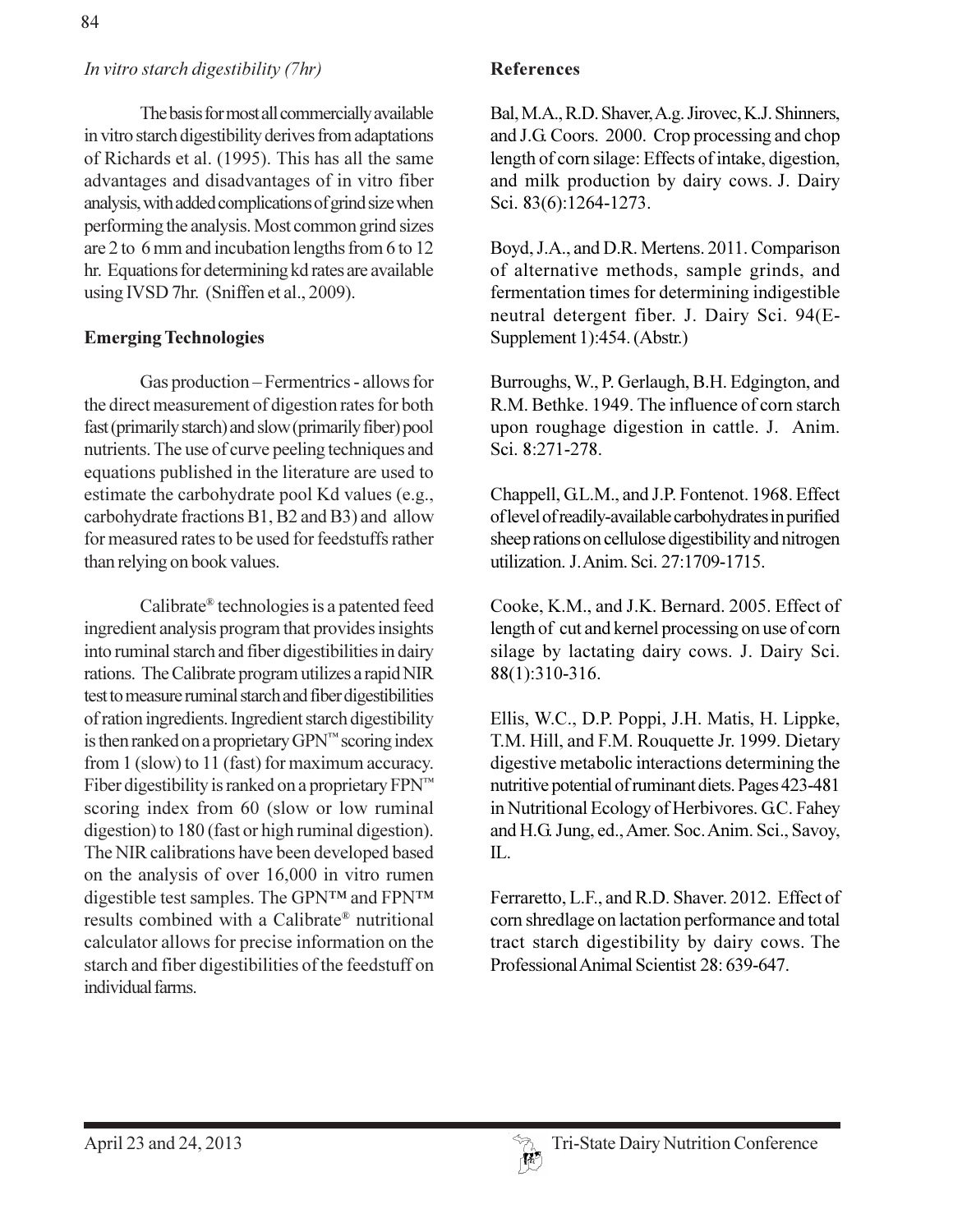Goering, H.K., and P.J. Van Soest. 1970. Forage fiber analysis (apparatus, reagents, procedures, and some applications). USDA Agricultural Research Service. Handbook number 379.

Goeser, J.P., and D.K. Combs. 2009. An alternative method to assess 24-h ruminal in vitro neutral detergent fiber digestibility. J. Dairy Sci. 92(8):3833-3848.

Grant, R.J., and D.R. Mertens. 1992. Influence of buffer pH and raw corn starch addition on in vitro fiber digestion kinetics. J. Dairy Sci. 75(10):2762-2768.

Hall, M.B., and D.R. Mertens. 2012. A ring test of in vitro neutral detergent fiber digestibility: Analytical variability and sample ranking. J. Dairy Sci. 92: 1992-2003.

Hoffman, P., R. Shaver, and D. Mertens. 2012. Feed grain 2.0 background and development guide. University of Wisconsin, http://www.uwex.edu/ces/ dairy nutrition.

Joanning, S.W., D.E. Johnson, and B.P. Barry. 1981. Nutrient digestibility depressions in corn silage-corn grain mixtures fed to steers. J. Anim. Sci. 53:1095-1103.

Jung, H.G., D.R. Mertens, and A.J. Payne. 1997. Correlation of acid detergent lignin and klason lignin with digestibility of forage dry matter and neutral detergent fiber. J. Dairy Sci. 80(8):1622-1628.

Kuehn, C.S., J.G. Linn, D.G. Johnson, H.G. Jung, and M.I. Endres. 1999. Effect of feeding silages from corn hybrids selected for leafiness of grain to lactating dairy cattle. J. Dairy Sci. 82(12):2746-2755.

Lucas, H.L. 1964. Stochastic elements in biological models; their sources and significance. Stochastic Models in Medicine and Biology. J. Gurland, Ed. Univ. Wisconsin Press, Madison. 355-383.

Mertens, D.R., D. Taysom, and B. Steinlicht. 2012. Factors affecting in vitro undigested NDF as estimates of indigestible NDF. J. Dairy Sci. 93(Suppl. 2):291. (Abstr.)

Miller, B.G., and R.B. Muntifering. 1985. Effect of forage: Concentrate on kinetics of forage fiber digestion in vivo. J. Dairy Sci. 68(1):40-44.

Oba, M, and M.S. Allen. 1999. Effects of brown midrib 3 mutation in corn silage on dry matter intake and productivity of high yielding dairy cows. J. Dairy Sci. 82(1):135-142.

Owens, F, and Zinn. 2005. Corn grain for cattle: Influence of processing on site and extent of digestion. Proceedings of the Southwest Nutrition Conference. Pages 86-112.

Richards, C.J., J.F. Pedersen, R.A. Britton, R.A. Stock, and C.R. Krehbiel. 1995. In vitro starch disappearance procedure modifications. Animal Feed Science and Technology 55:35-45.

Shaver, R.D., A.J. Nytes, L.D. Satter, and N.A. Jorgensen. 1986. Influence of amount of feed intake and forage physical form on digestion and passage of prebloom alfalfa hay in dairy cows. J. Dairy Sci. 69(6):1545-1559.

Sniffen, C.J., M.B. Hall, and R. Ward. 2009. Interpreting and implementing starch digestibility data in the field. Proceedings of the Cornell Nutrition Conference for Feed Manufacturers. Pages 148-158. Cornell University, Ithaca.

Tilley, J.M.A., and R.A. Terry. 1962. Atwo-stage technique for the in vitro digestion of forage crops. J. Brit. Grassland Soc. 18:104-111.

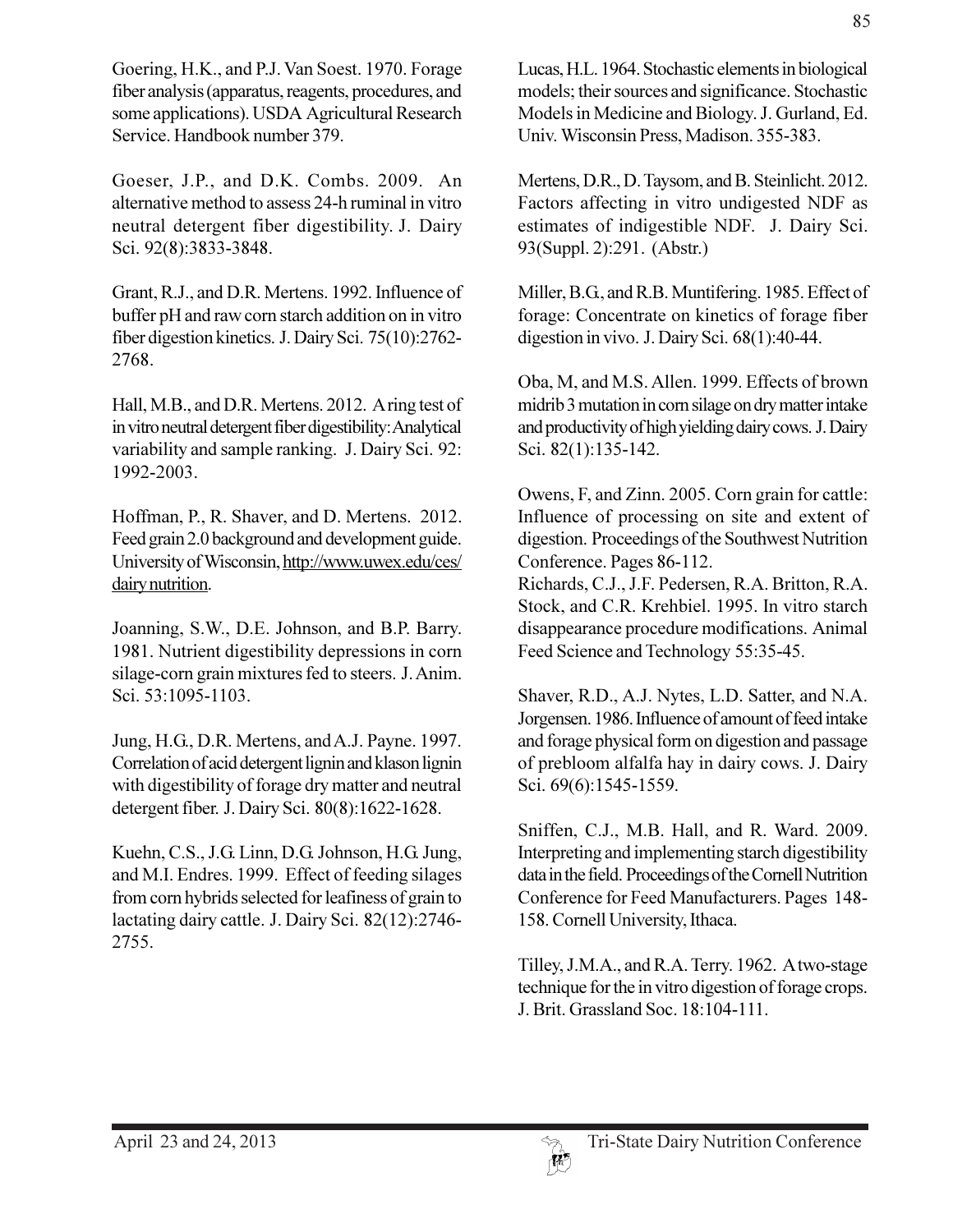Valaderes Filho, S.C., G.A. Broderick, R.F.D. Valadares, and M.K. Clayton. 2000. Effect of replacing alfalfa silage with high moisture corn on nutrient utilization and milk production. J. Dairy Sci. 83(1):106-114.

Van Soest, P.J., J.B. Robertson, and B.A. Lewis. 1991. Methods for dietary fiber, neutral detergent fiber, and nonstarch polysaccharides in relation to animal nutrition. J. Dairy Sci. 74:3583-3597.

Visser, H.D., A. Klop, C.J. Van der Koelen, and A.M. Van Vuuren. 1998. Starch supplementation of grass harvested at two stages of maturity prior to ensiling: Intake, digestion, and degradability by dairy cows. J. Dairy Sci. 81(8):2221-2227.

Yansari, A.T., R. Valizadeh, A. Naserian, D.A. Christensen, P. Yu, F. Eftekhari Shahroodi. 2004. Effects of alfalfa particle size and specific gravity on chewing activity, digestibility, and performance of Holstein dairy cows. J. Dairy Sci. 87(11):3912-3924.

Woodford, S.T., and M.R. Murphy. 1988. Effect of forage physical form on chewing activity, dry matter intake, and rumen function of dairy cows in early lactation. J. Dairy Sci. 71(3):674-686.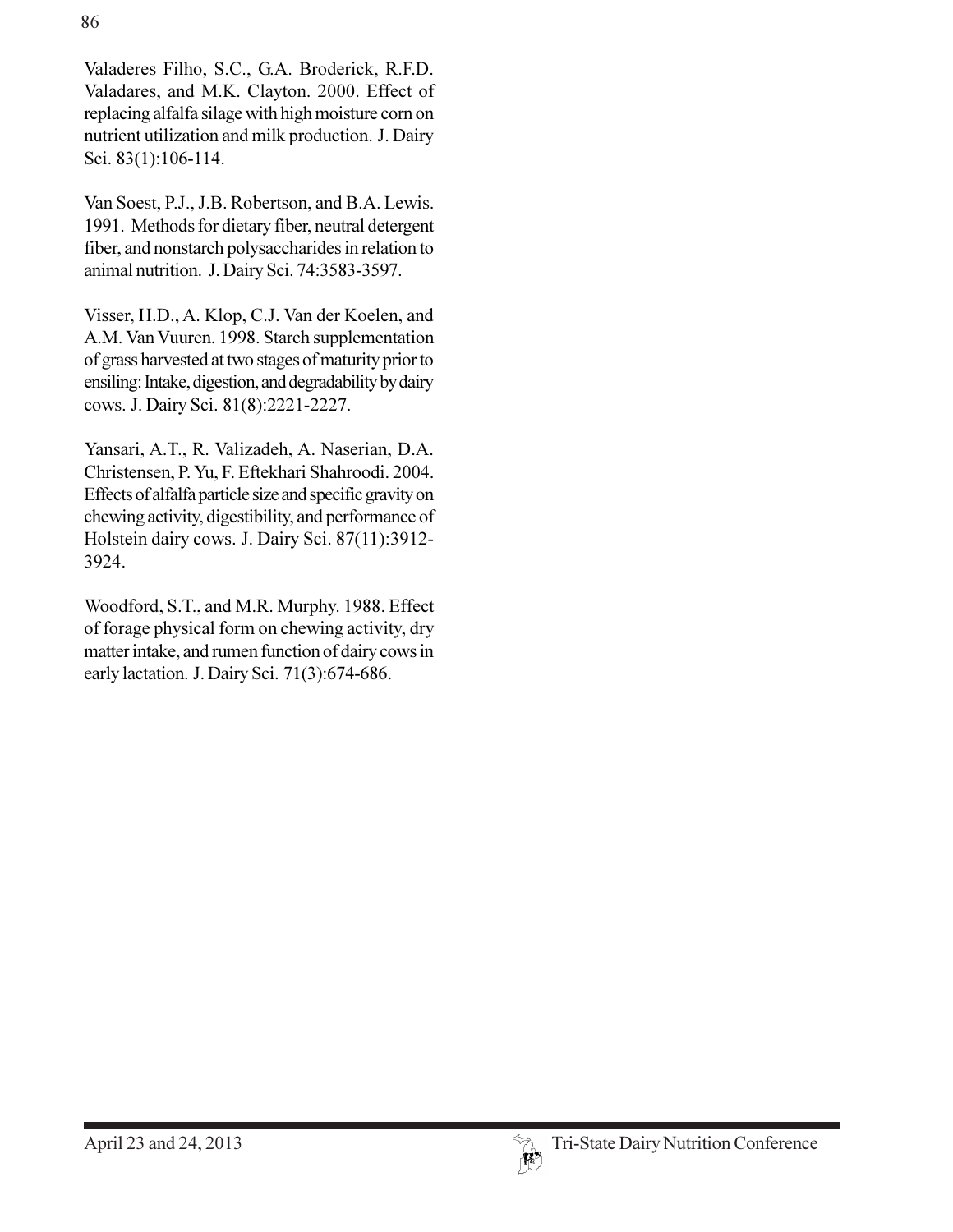| Limitation           | Reference                                                                                                                                                                                  |
|----------------------|--------------------------------------------------------------------------------------------------------------------------------------------------------------------------------------------|
| Particle size        | Shaver et al., 1986; Woodford and Murphy, 1988; Bal et al., 2000;<br>Yasari et al., 2004                                                                                                   |
| Starch content       | Burroughs et al., 1949; Chappell and Fontenot, 1968; Joanning et al., 1981;<br>Miller and Muntifering, 1985; Grant and Mertens, 1992; Visser et al., 1998;<br>Valadares Filho et al., 2000 |
| Starch degradability | Cooke and Bernard, 2005                                                                                                                                                                    |
| pH                   | Grant and Mertens, 1992                                                                                                                                                                    |
| Passage rate         | Oba and Allen, 1999                                                                                                                                                                        |
| Parity               | Keuhn et al., 1999                                                                                                                                                                         |
| Stage of lactation   | Keuhn et al., 1999                                                                                                                                                                         |

Table 1. Factors affecting in vivo digestibility.

#### **Summary**

- 1. For the measurement of iNDF, time was more important for the IV-Cr Sand method unexplained was why cutter grind is less than cyclone grind.
- 2. Grind was more important for Daisy-F57- unexplained was why  $96$  is  $\leq 144$  hr.

| Time(hr) | Method <sup>1</sup> | Grind       | iNDF Estimate $(\% )$ | P < 0.05    |  |
|----------|---------------------|-------------|-----------------------|-------------|--|
| 144      | <b>IV-Cr Sand</b>   | Cutter 1mm  | 19.0                  | a           |  |
| 144      | <b>IV-Cr Sand</b>   | Cyclone 1mm | 19.5                  | ab          |  |
| 96       | <b>IV-Cr Sand</b>   | Cutter 1mm  | 20.6                  | ab          |  |
| 96       | <b>IV-Cr Sand</b>   | Cyclone     | 21.4                  | b           |  |
| 96       | Daisy F57           | Cyclone 1mm | 24.9                  | $\mathbf c$ |  |
| 144      | Daisy F57           | Cyclone 1mm | 25.0                  | $\mathbf c$ |  |
| 96       | Daisy F57           | Cutter 1mm  | 26.3                  | cd          |  |
| 144      | Daisy F57           | Cutter 1mm  | 26.9                  | d           |  |

**Table 2.** Effects of in vitro (IV) system, time, method, and grind on results for indigestible NDF (iNDF).<sup>1</sup>

<sup>1</sup>IV-Cr Sand = In vitro analysis using the Gooch crucible and sand for the NDF analysis on the residue and Dairy F57 = Ankom In Vitro Daisy System and the F57 bag.

#### **Summary**

- 1. For the measurement of iNDF, time was more important for the IV-Cr Sand method unexplained was why cutter grind is less than cyclone grind.
- 2. Grind was more important for Daisy-F57 unexplained was why 96 is < 144 hr.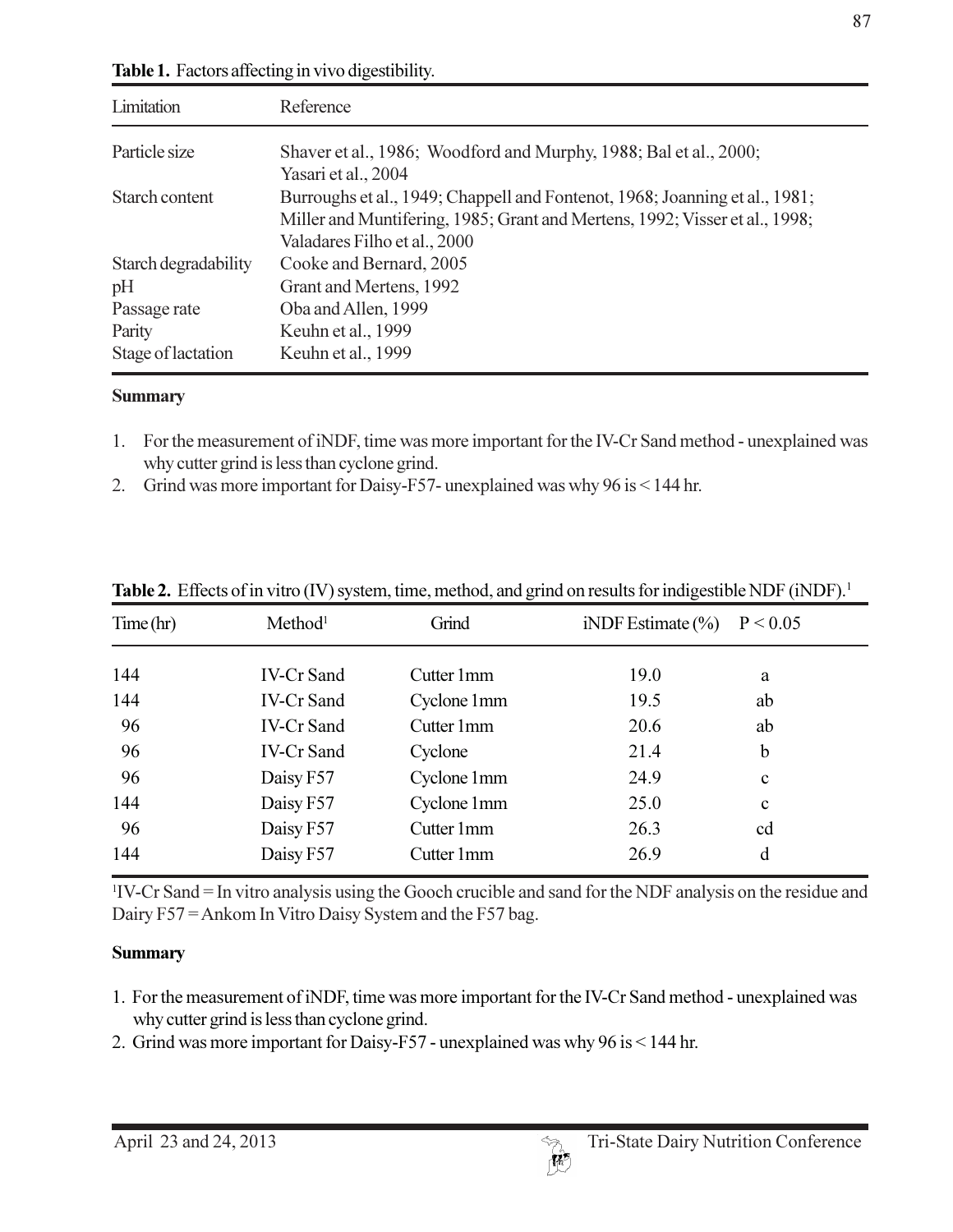| Time(hr) | Method <sup>1</sup> | Grind        | iNDF Estimate $(\% )$ | P < 0.05 |  |
|----------|---------------------|--------------|-----------------------|----------|--|
| 288      | IS-IS bag           | Cutter 2 mm  | 19.65                 | a        |  |
| 240      | IS-IS bag           | Cutter 2 mm  | 20.35                 | ab       |  |
| 144      | IS-IS bag           | Cutter 2 mm  | 21.47                 | abc      |  |
| 288      | IS Daisy F57        | Cyclone 1 mm | 21.81                 | bc       |  |
| 240      | IS-IS bag           | Cutter 2 mm  | 22.60                 | cd       |  |
| 144      | <b>IV-Cr</b> sand   | Cyclone 1 mm | 22.92                 | cde      |  |
| 144      | <b>IV-Cr</b> sand   | Cutter 1 mm  | 23.02                 | cde      |  |
| 96       | IV-Cr sand          | Cyclone 1 mm | 24.48                 | de       |  |
| 96       | IS-IS bag           | Cutter 2 mm  | 24.59                 | de       |  |
| 96       | IV-Cr sand          | Cutter 1 mm  | 25.12                 | e        |  |
| 144      | IS Daisy F57 bag    | Cutter 1 mm  | 27.53                 | f        |  |
| 96       | IS F57 bag          | Cutter 1 mm  | 29.69                 | g        |  |

Table 3. Effects of time, method and grind comparison for corn stalks and grass hay on results for indigestible NDF (iNDF).

<sup>1</sup>IS-IS = In situ using in situ bags, IS-F57 = in situ using F57 bags, and IV-Cr sand = in vitro analysis using the Gooch crucible and sand for the NDF analysis on the residue.

#### **Summary**

- 1. In Situ method at 240 to 288 hr generated lower iNDF than in vitro methods at 144 hr, suggesting that in vitro time was not adequate for these slowly digesting fibers.
- 2. Forage type may be an additional factor affecting the time requirement for measurement of iNDF.
- 3. All systems using Daisy F57 filter bags generated larger iNDF, regardless of grind or system and suggesting that Daisy F57 bags impede the digestion of iNDF.

| Author                                                   | Type of Collections                                | Correlation $\mathbb{R}^2$                 |
|----------------------------------------------------------|----------------------------------------------------|--------------------------------------------|
| Ferguson, Univ. Pennsylvania<br>(personal communication) | Farm TMR/Fecal                                     | 0.78 FS to Apparent Digestibility          |
| Owens and Zinn, 2005                                     | <b>Literature Review</b>                           | 0.94 FS to TTSD (% intake; lactating cows) |
| Ferraretto and Shaver, 2012                              | Rectal Grab Samples (506);<br>Used digesta markers | 0.94 FS to TTSD                            |

|  |  | Table 4. Correlation of fecal starch (FS) to apparent or total tract starch digestibility (TTSD). |
|--|--|---------------------------------------------------------------------------------------------------|